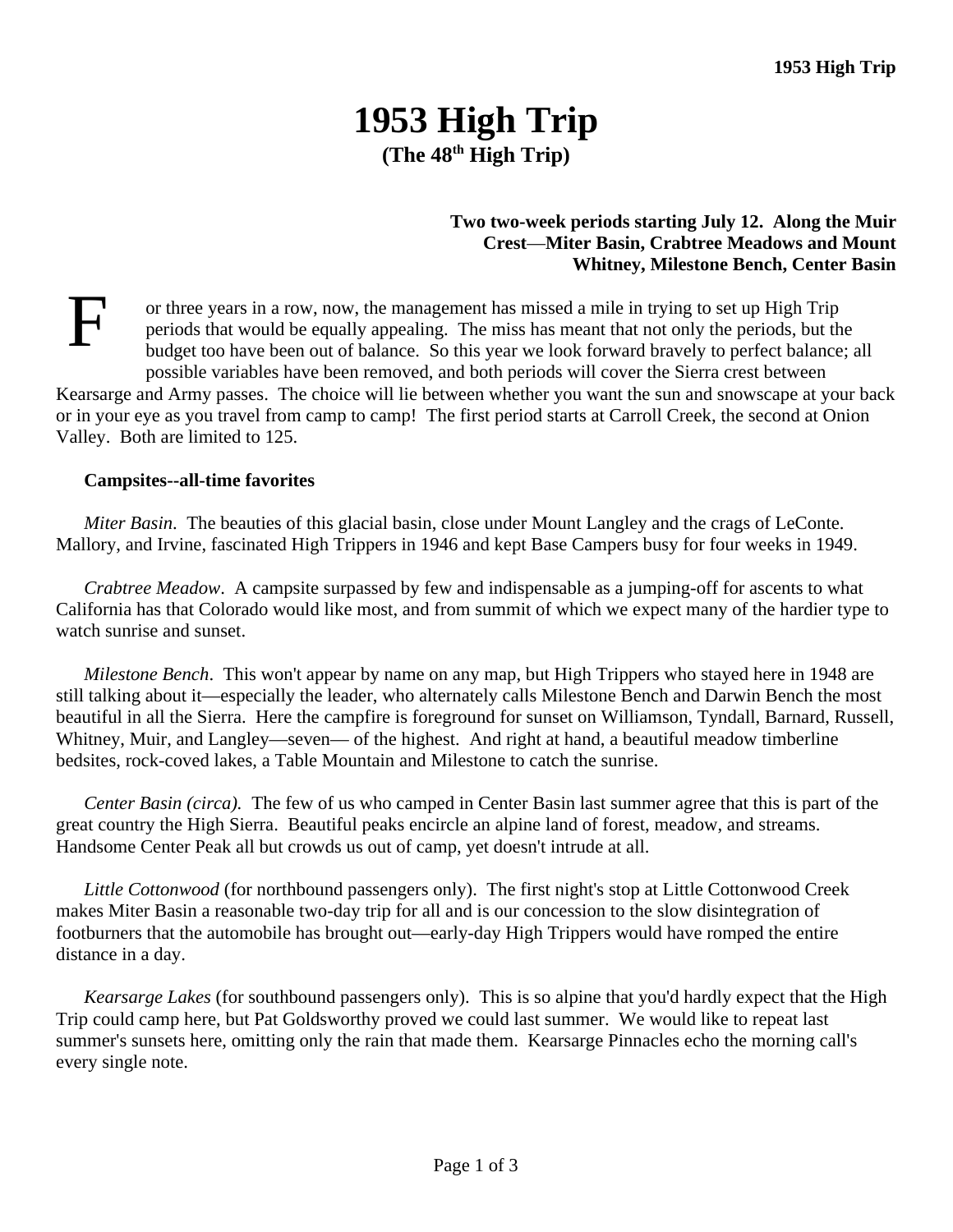## **The moves**

*From Carroll Creek to Miter Basin, or vice versa.* Ike Livermore has always pointed out that this move provides a wonderful appreciation of the eastern escarpment of the Sierra. We'll agree with him and not dwell on the subject any longer except to say that the inbound trip will start pleasantly early. Army Pass is crossed on the second day in, the last day out.

*Miter Basin to Crabtree Meadow.* Down Rock Creek, across strange Guyot Flat, and up Crabtree Creek to the first campsite with a good view of Mount Whitney. There is an alternate for knapsackers—a contour route that just misses the summit of Whitney.

*Crabtree to Milestone.* One of the most beautiful day's travel in the Sierra, crossing Wallace and Wright Creeks, Tyndall Creek, the headwaters of the Kern, and a final steep but short pull up to the bench above the Milestone camp that was traditionally sought in the old High Trip days. This is a long day, but well worth every foot of it and remarkably free, as High Trip days go, from ups and downs. Knapsack side trips should take in Tulainyo Lake and, for those who will tread lightly, Kaweah Basin—the "Last Citadel."

*Milestone to Center Basin.* High point of the move is 13,200 foot Foresters Pass, as amazing a piece of trail engineering as you'll find in the Sierra—with a chance to observe the striking difference in timberline character between the Kern and the Kings watersheds. Knapsackers looking for a change may choose the route via Lake South America, Harrison Pass, and Vidette Creek.

*Center Basin to Onion Valley.* A few miles on the John Muir Trail, then the ever-favored eastern approach over Kearsarge Pass. Here again there's a short cut for those who'd prefer a little vertical distance to a lot of horizontal, beautiful trail. There's even a short cut on the short cut. The Kearsarge approach is one of the easiest—and we hope that our fond plan for balanced periods is not blasted by a clamoring for the easier way in. We should not want to attach a stigma to one group as opposed to another, but there are those who would suggest that to come in over Kearsarge is a sign of weakness, while to come in over Army Pass combines the virtues of determination, resourcefulness, and free enterprise.

## **What the trip is like**

The High Trip formula has not changed through the ages. Mules, persuaded by the crew of packers, carry the load—food, dunnage, commissary equipment. Skilled hands organize camp and prepare appetizing mountain meals. Members carry their minimum noontime needs, choose their own pace, companions, and route to the next campsite, being provided such leadership as they need. We move a day, rest a day or two, move again, and so on. Part of the fun is in watching mountains, part in watching people— from children not yet in their teens on up to old hands who don't remember their teens any longer—as they react to mountains. The mountains themselves are big enough to provide solitude galore.

There's always plenty to do—natural sciences to study *in situ*, mountaineering and climbing instruction, fishing, photographing, lots of live music, campfire fun, moving-day circuses wherever the mules and packers are —and always plenty not to do for those who want a quiet place in the half-shade.

The commissary crew will be nearly the same as last year's, led by David Brower and Pat Goldsworthy. The Mount Whitney Pack Trains strings will be under the able management of Bruce Morgan. As long as